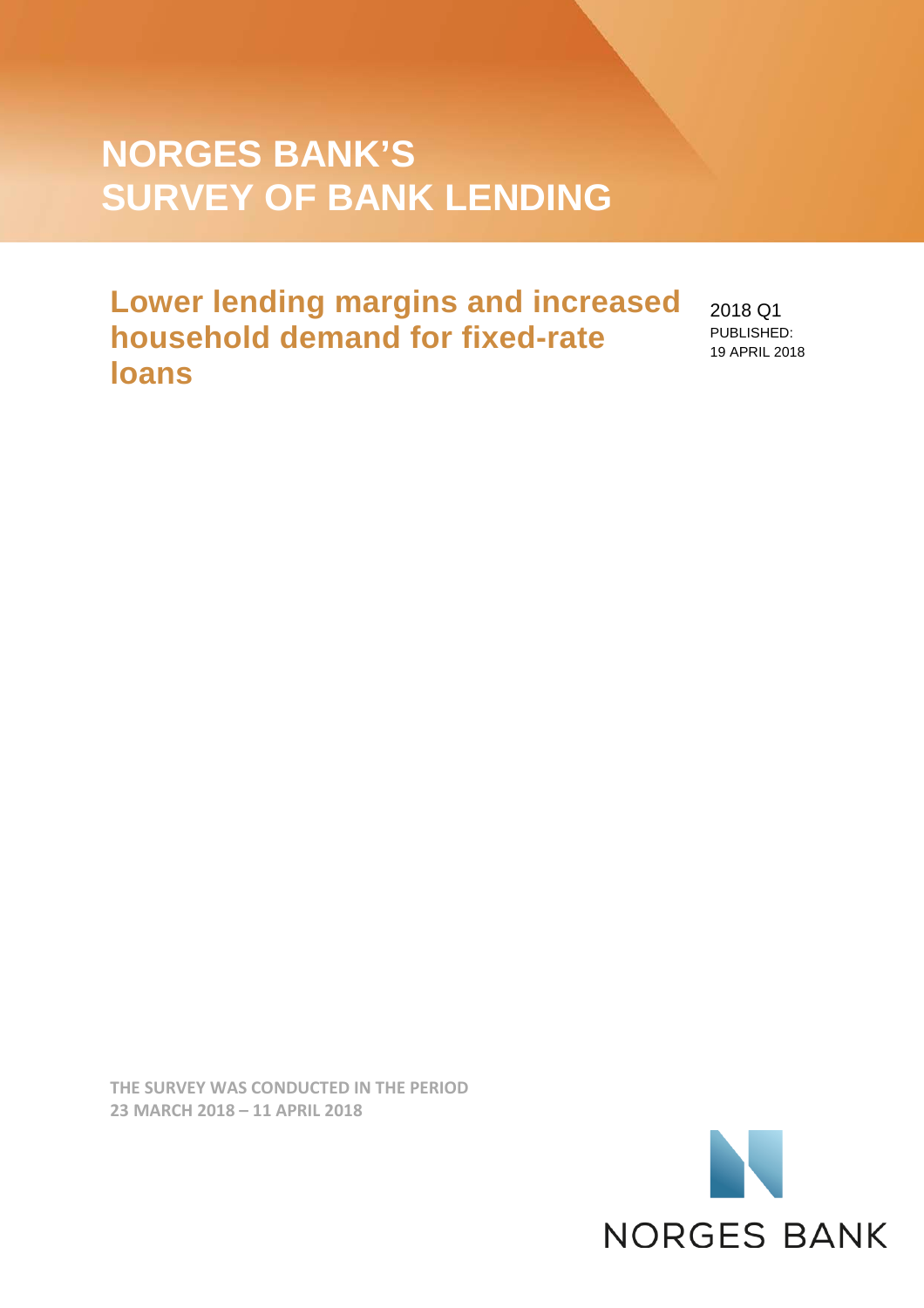Norges Bank's quarterly bank lending survey is a qualitative survey of banks' credit standards and their assessments of credit demand. The ten largest banks in the Norwegian credit market participate in the survey: DNB, Nordea, Danske Bank, Handelsbanken, Sparebank 1 SR-bank, Sparebank 1 Østlandet, Sparebank 1 SMN, Sparebank 1 Nord-Norge, Sparebanken Vest and Sparebanken Sør. The survey was conducted for the first time in 2007 Q4.

The questions distinguish between lending to households and lending to non-financial enterprises. Banks are asked to specify changes in credit demand, credit standards and conditions in the quarter preceding the quarter that has just come to an end. They are also asked to compare the quarter that has just come to an end with their expectations with regard to the next quarter. The questions are answered by ticking one of five responses: up a lot, up a little, same, down a little, down a lot. The responses are converted into a numerical scale ranging from +2 to -2 in the charts in this report. If all the banks in the survey have answered that credit demand is up a little, the resulting figure for credit demand will be 1. If all the banks report that credit demand is up a lot, the resulting figure will be 2. The responses are aggregated and weighted to reflect the size of each bank's average loan volume for the past couple of years.

Some changes have been made to the questions in the survey and the way the results are reported, effective from 2016 Q4. Changes are minor and have not led to a break in the data series. Norges Bank's Staff Memo 17/2016 "Banks' [reports of demand and credit standards since 2008: results from](http://www.norges-bank.no/en/Published/Papers/Staff-Memo/2016/Staff-Memo-172016/)  [Norges Bank's Survey of Bank Lending"](http://www.norges-bank.no/en/Published/Papers/Staff-Memo/2016/Staff-Memo-172016/) provides an account of the insights gained from the lending survey.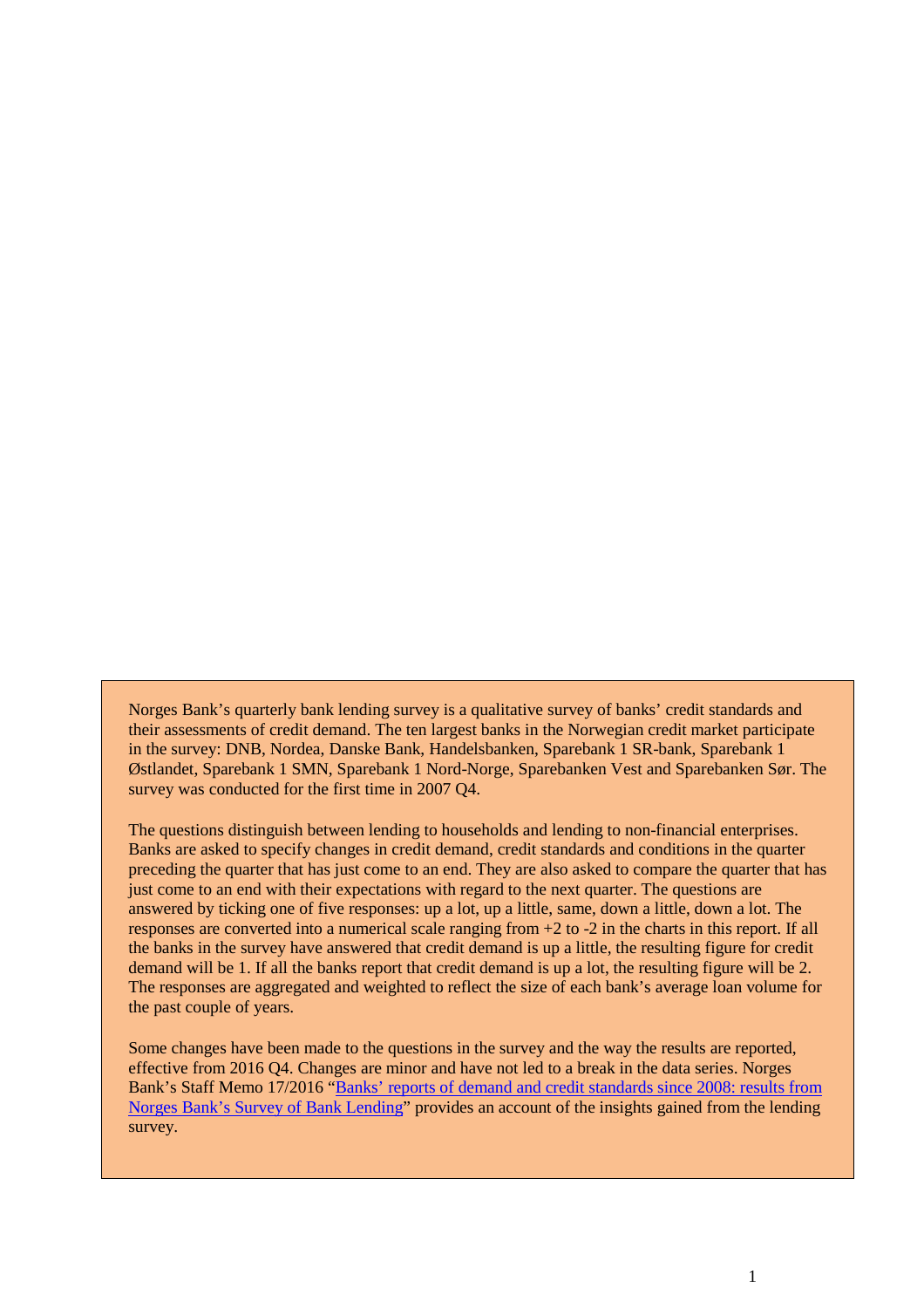## **Norges Bank's Survey of Bank Lending 2018 Q1**

*Overall credit demand from both households and enterprises was approximately unchanged in 2018 Q1. Household demand for fixed-rate loans increased somewhat. Banks expect household credit demand to increase slightly in Q2, particularly for fixed-rate loans. Credit standards for both households and enterprises were broadly unchanged and banks also expect credit standards to remain approximately unchanged ahead. Lending rates for households were reduced slightly, despite higher funding costs. Margins fell on household loans, while margins on corporate loans were virtually unchanged.*

### **Lending to households**

Overall household demand for residential mortgage loans was unchanged in Q1 (Chart 1). Looking ahead, banks expect a slight rise in overall credit demand. Demand for fixed-rate loans increased (Chart 3), which was not expected in 2017 Q4. Demand for fixed-rate loans is expected to increase further in Q2.

Banks reported unchanged credit standards for households in Q1 and do not expect any changes ahead (Charts 2 and 4). There were no substantial changes in the individual factors affecting credit standards and loan conditions were unchanged (Charts 5-8).

Banks reported slightly lower lending rates despite a rise in funding costs (Charts 9 and 10). Banks' lending margins declined. Somewhat stronger competition has pushed down on margins. Banks expect that lending margins can also decline slightly in the next quarter, but they do not expect a further decline in lending rates.

#### **Lending to non-financial enterprises**

Credit demand from non-financial enterprises was unchanged in Q1 and no changes are expected ahead (Charts 1 and 11).

Banks reported unchanged credit standards for enterprises in Q1 (Charts 2 and 12). There were no substantial changes in the individual factors affecting credit standards, and loan conditions were unchanged (Charts 13-16). Banks also expect credit standards to remain approximately unchanged ahead.

Banks report slightly higher corporate lending rates in Q1 and slightly higher funding costs (Charts 17 and 18). Lending margins were virtually unchanged. Slightly higher lending rates are expected ahead.



† Residential mortgages.<br><sup>2</sup> Total credit to non-financial enterprises.<br>ª 2/1 = Up a lot/a little, 0 = Approx. unchanged, -1/-2 = Down a little/a lot.<br>Source: Norges Bank





<sup>1</sup> Residential mortgages.<br><del>º</del> Total credit to non-financial enterprises.

<sup>s</sup> 2/1 = Much/Somewhat easier to obtain credit,<br> 0 = Approx. unchanged, -1/-2 = Somewhat/Much tighter credit standards.<br>Source: Norges Bank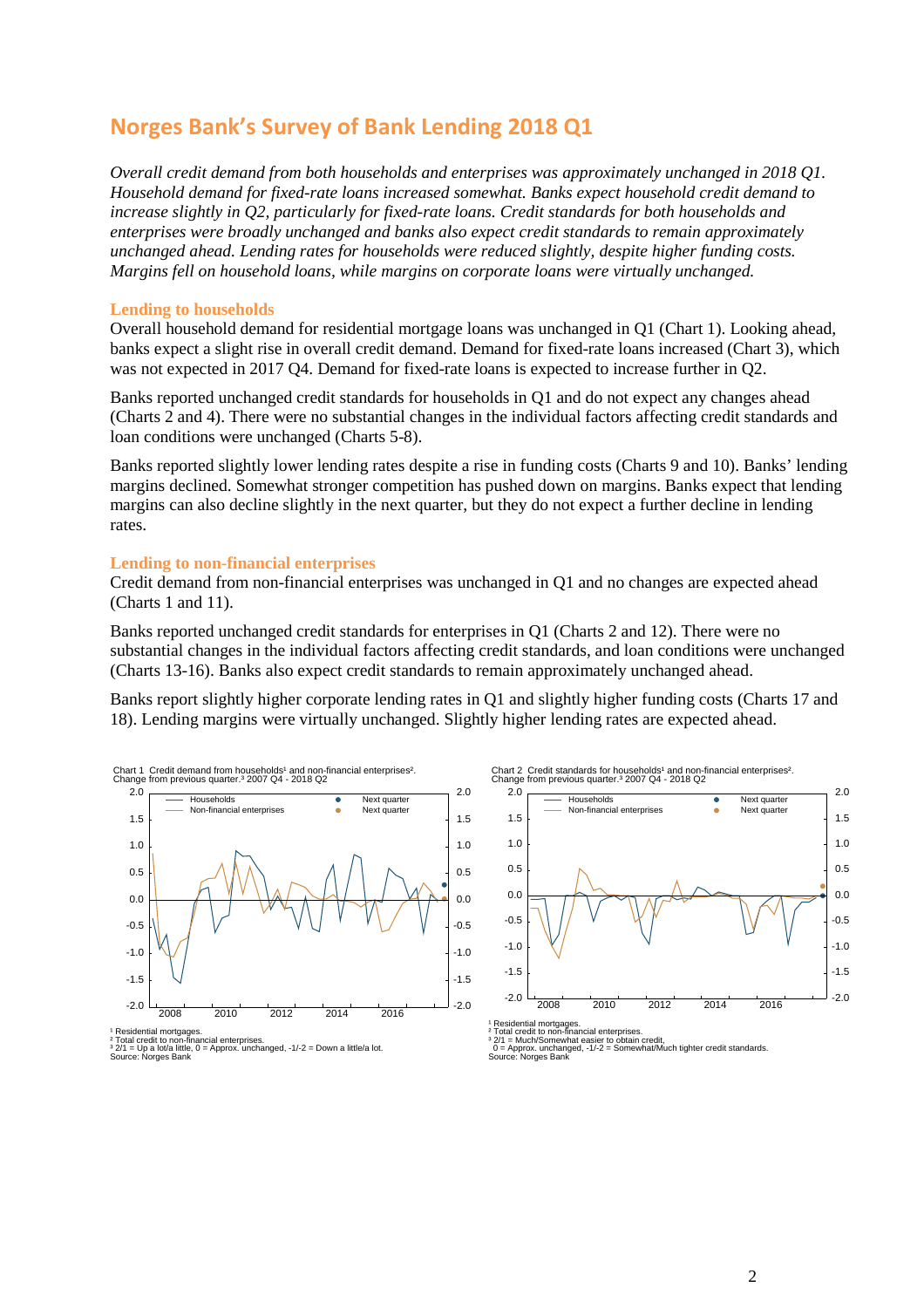



' Blue bars show reported developments for the relevant quarter.<br>↑ Red dots show expected developments, reported the previous quarter.<br>? 2/1 = Up a lot/a little, 0 = Approx. unchanged, -1/-2 = Down a little/a lot.

³ Aggregate demand refers to the sum of demand for first-home mortgages, fixed-rate mortgages and all other residential mortgages (the latter is the largest component).

Source: Norges Bank

Chart 5 Factors affecting credit standards.'<br>Change from previous quarter.º 2017 Q4 - 2018 Q2



<sup>1</sup> Blue bars show reported developments for the relevant quarter.

Red dots show expected developments, reported the previous quarter. ² 2/1 = Much/Somewhat easier to obtain credit,

0 = Approx. unchanged, -1/-2 = Somewhat/Much tighter credit standards. Source: Norges Bank

Chart 7 Loan conditions for households.<sup>1</sup><br>Change from previous quarter.<sup>2</sup> 2017 Q4 - 2018 Q2



' Blue bars show reported developments for the relevant quarter.<br>▪Red dots show expected developments, reported the previous quarter.<br>? 2/1 = Up a lot/a little, 0 = Approx. unchanged, -1/-2 = Down a little/a lot. Source: Norges Bank

Chart 9 Lending rates and lending margins.1 Lending to households.<br>Change from previous quarter.º 2017 Q4 - 2018 Q2



<sup>1</sup> Blue bars show reported developments for the relevant quarter.<br>「Red dots show expected developments, reported the previous quarter.<br><sup>2</sup> 2/1 = Up a lot/a little, 0 = Approx. unchanged, -1/-2 = Down a little/a lot.<br>Sourc

Chart 4 Credit standards for households.'<br>Change from previous quarter.º 2017 Q4 - 2018 Q2



<sup>1</sup> Blue bars show reported developments for the relevant quarter.<br>
Ped dots show expected developments, reported the previous quarter.<br>  $PZ/1 = \text{Much/Somewhat east}$  is considered the previous quarter.<br>  $2/1 = \text{Much/Somewhat east}$  of  $C = 2$ 

Source: Norges Bank Chart 6 Factors affecting credit standards for households.<sup>1</sup> Change from previous quarter.² 2007 Q4 - 2018 Q1



Total response in a quarter from all banks for all six factors.

If all banks responded "much easier to obtain credit" on all factors,<br>the resulting figure would be 12.<br><sup>2</sup> 2/1 = Much/Somewhat easier to obtain credit,<br>0 = Approx. unchanged, -1/-2 = Somewhat/Much tighter credit standards

Chart 8 Loan conditions for households.<sup>1</sup>





<sup>1</sup> Total response in a quarter from all banks for all five factors.<br>If all banks responded "much easier to obtain credit" on all factors,<br>the resulting figure would be 10.<br> $\frac{22}{1}$  = Up a lot/a little, 0 = Approx. unch

Source: Norges Bank

Chart 10 Margin on total residential mortgage loans to households.1<br>Change from previous quarter.<sup>2</sup> 2007 Q4 - 2018 Q2



<sup>1</sup> The blue line shows reported developments in the relevant quarter.<br>The blue dot shows expected developments for the next quarter.<br><sup>2</sup> 2/1 = Up a lot/a little, 0 = Approx. unchanged, -1/-2 = Down a little/a lot.<br>Source: